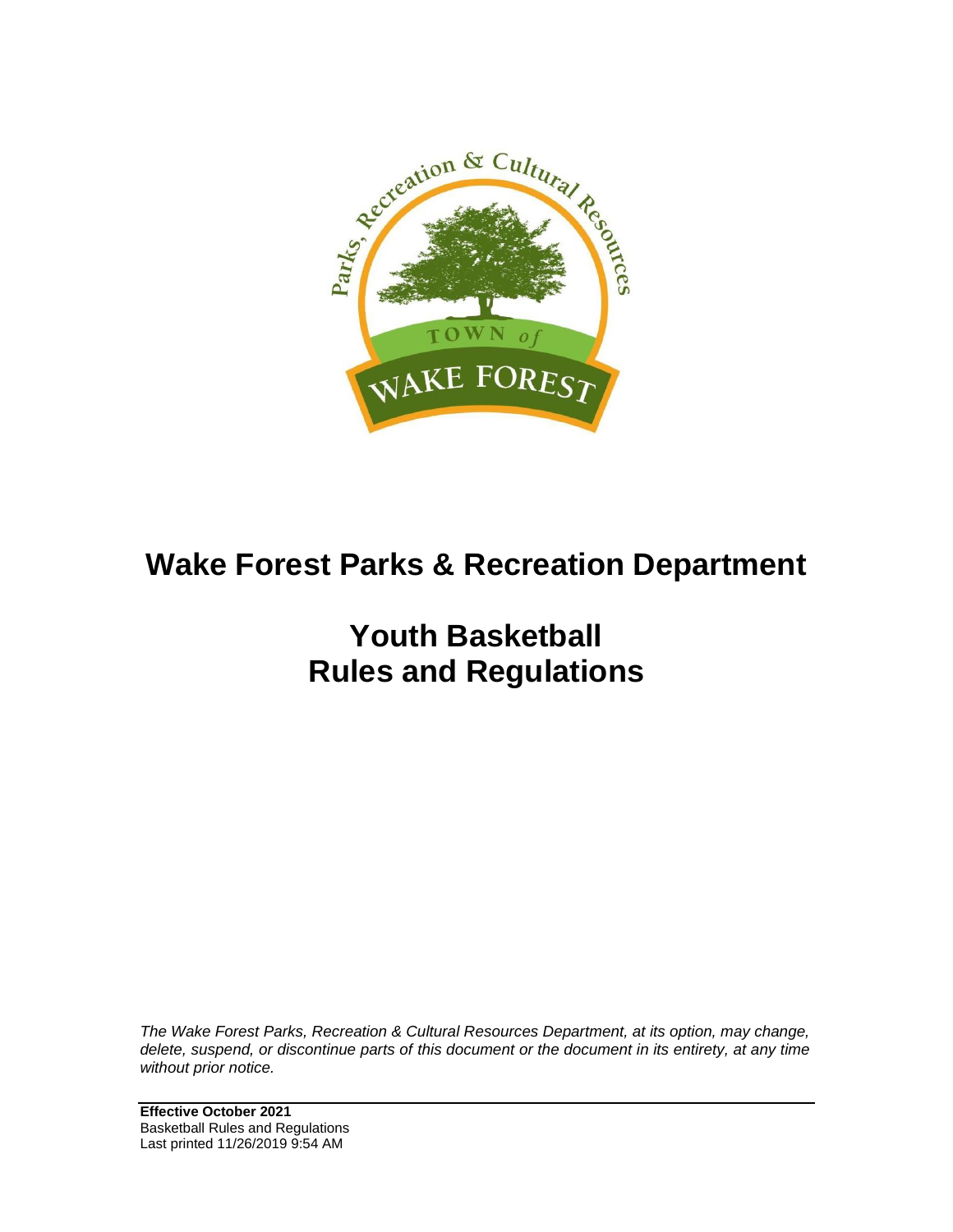# **TABLE OF CONTENTS**

| 1                       |      |  |
|-------------------------|------|--|
|                         | 1.1  |  |
|                         | 1.2  |  |
|                         | 1.3  |  |
| $\mathbf{2}$            |      |  |
|                         | 2.1  |  |
|                         | 2.2  |  |
|                         | 2.3  |  |
|                         | 2.4  |  |
|                         | 2.5  |  |
| $\mathbf{3}$            |      |  |
|                         | 3.1  |  |
|                         | 3.2  |  |
|                         | 3.3  |  |
|                         | 3.4  |  |
|                         | 3.5  |  |
|                         | 3.6  |  |
|                         | 3.7  |  |
|                         | 3.8  |  |
|                         | 3.9  |  |
|                         | 3.10 |  |
|                         | 3.11 |  |
|                         | 3.12 |  |
|                         | 3.13 |  |
| $\overline{\mathbf{4}}$ |      |  |
|                         | 4.1  |  |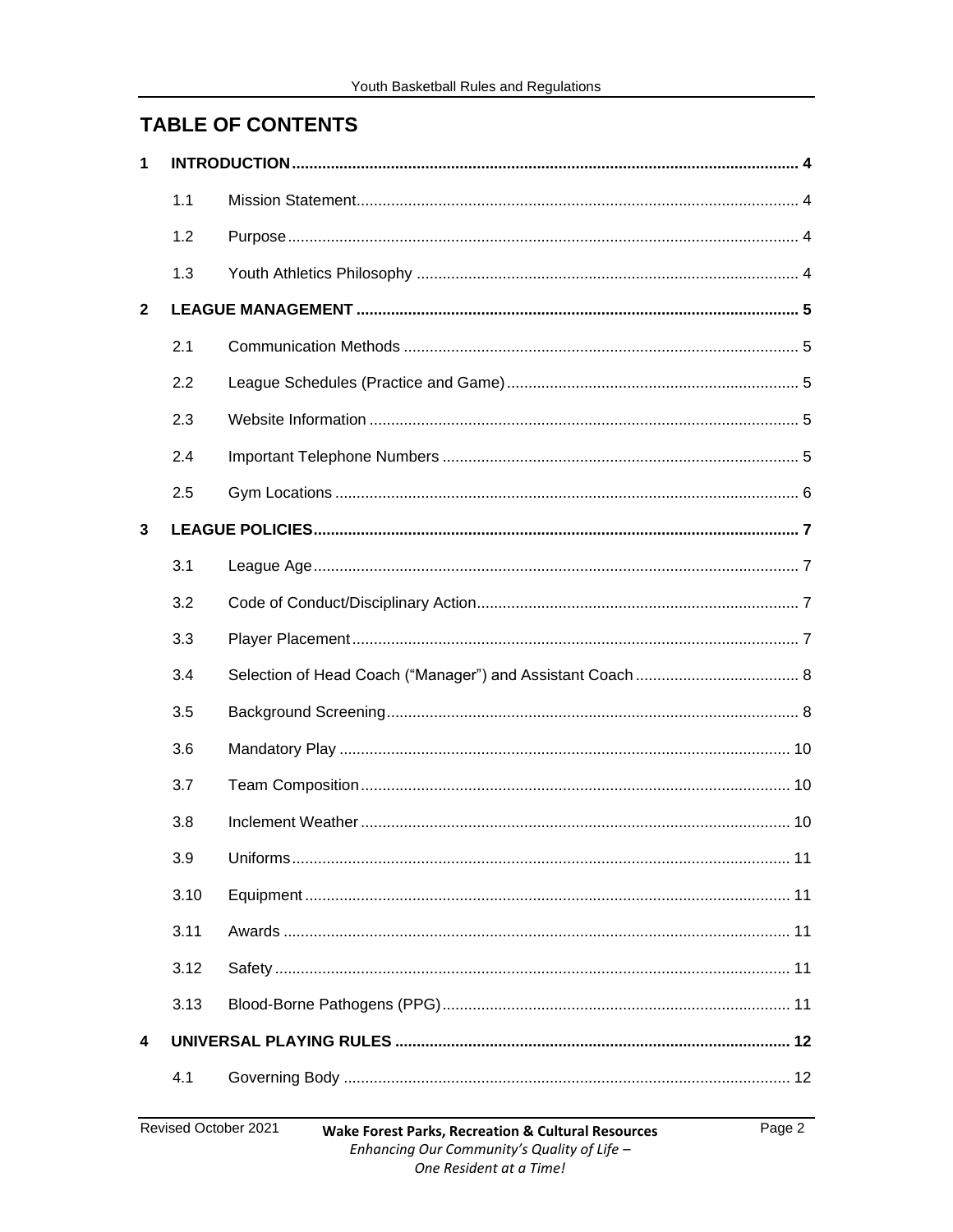|   | 4.2  |                             |
|---|------|-----------------------------|
|   | 4.3  |                             |
|   | 4.4  |                             |
|   | 4.5  |                             |
|   | 4.6  |                             |
|   | 4.7  |                             |
|   | 4.8  |                             |
|   | 4.9  |                             |
|   | 4.10 |                             |
|   | 4.11 |                             |
|   | 4.12 |                             |
|   | 4.13 |                             |
|   | 4.14 |                             |
|   | 4.15 |                             |
| 5 |      |                             |
|   | 5.1  |                             |
|   | 5.2  |                             |
|   | 5.3  |                             |
| 6 |      | <b>Covid-19 Precautions</b> |
|   | 6.1  |                             |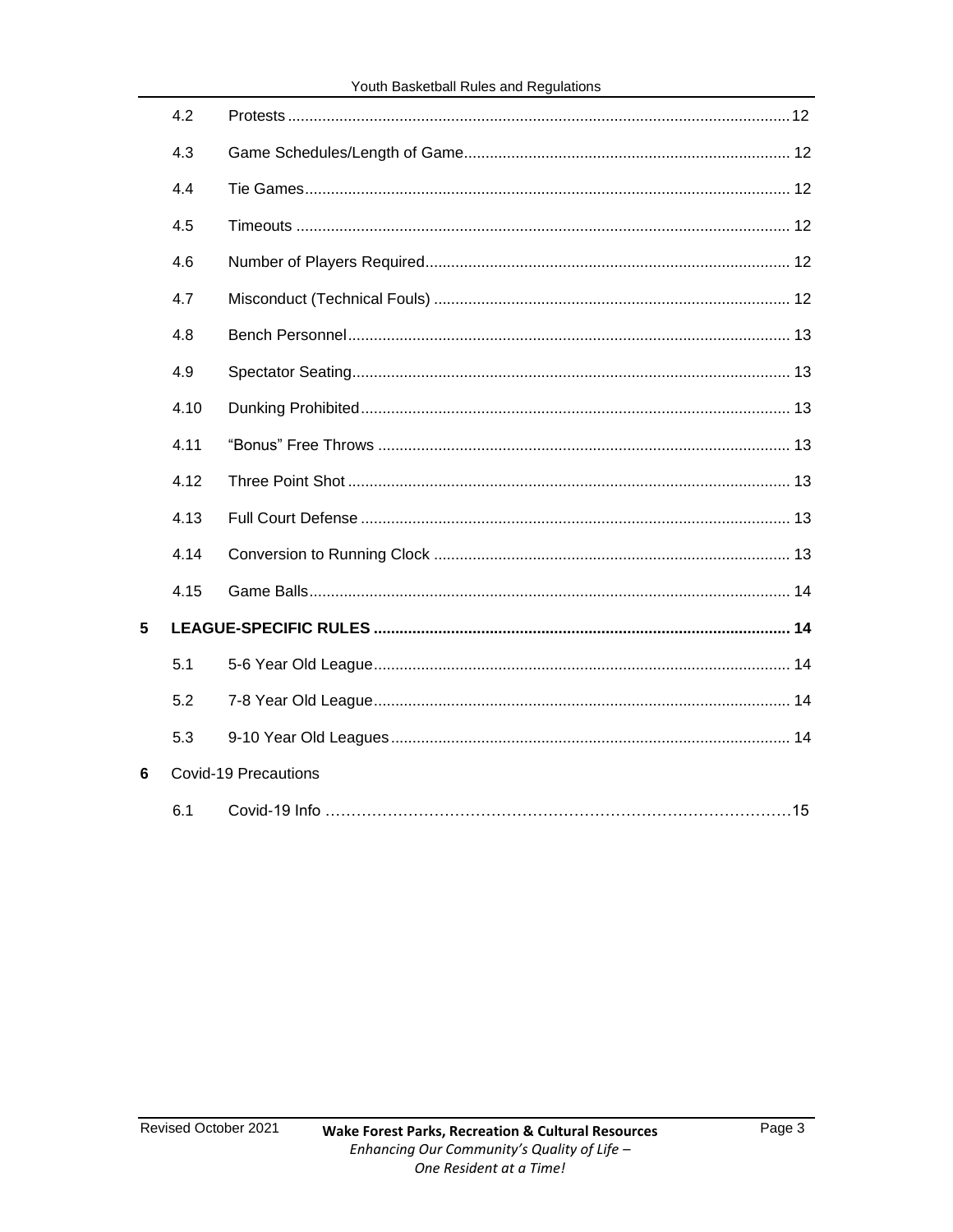# <span id="page-3-0"></span>**1 INTRODUCTION**

This document has been developed by Wake Forest Parks & Recreation in order to familiarize volunteer coaches and part-time employees with policies, procedures, and league rules for youth basketball leagues.

### <span id="page-3-1"></span>**1.1 Mission Statement**

The Wake Forest Parks, Recreation & Cultural Resources Department mission is to enhance the lives of citizens by promoting health and wellness through diverse, safe, accessible and culturally enriching recreational opportunities.

# <span id="page-3-2"></span>**1.2 Purpose**

The purpose of the Wake Forest Parks, Recreation & Cultural Resources Department basketball league is to provide the youth of the Wake Forest area the opportunity to have fun, learn sportsmanship, rules of the game, and develop the skills needed to be a successful player.

# <span id="page-3-3"></span>**1.3 Youth Athletics Philosophy**

The Wake Forest Parks, Recreation & Cultural Resources Department staff believes that youth athletic programs serve an important part in the development of physical, emotional, and mental abilities of children. The main emphasis for all WFPRCR youth athletic programs is participation, increasing individual skill levels and aiding in character development. This philosophy can be achieved by teaching our youth the following concepts:

- **Fundamentals of the game-** Regardless the sport, the primary concern of coaches should be to teach the basics. Each child should receive individual instruction and encouragement to increase his/her personal skill level.
- **EXECUTE:** Sportsmanship-<br>All children should be taught the qualities of sportsmanship and fair play. The emphasis should be on each child doing their best and having fun, not on winning or losing.
- **EXECTE:** In all team sports, each member should feel that he/she is valuable to the team and can contribute to the team effort. Learning to work with others as a team is essential for successful teams and team members.
- **Respect for Officials-** Coaches should teach children to respect the game officials. Participants should not be led to believe that the actions of an official determined the outcome of an athletic event. The example that is set by coaches (and parents) speaks much louder than the words that are spoken about sportsmanship and respect for others.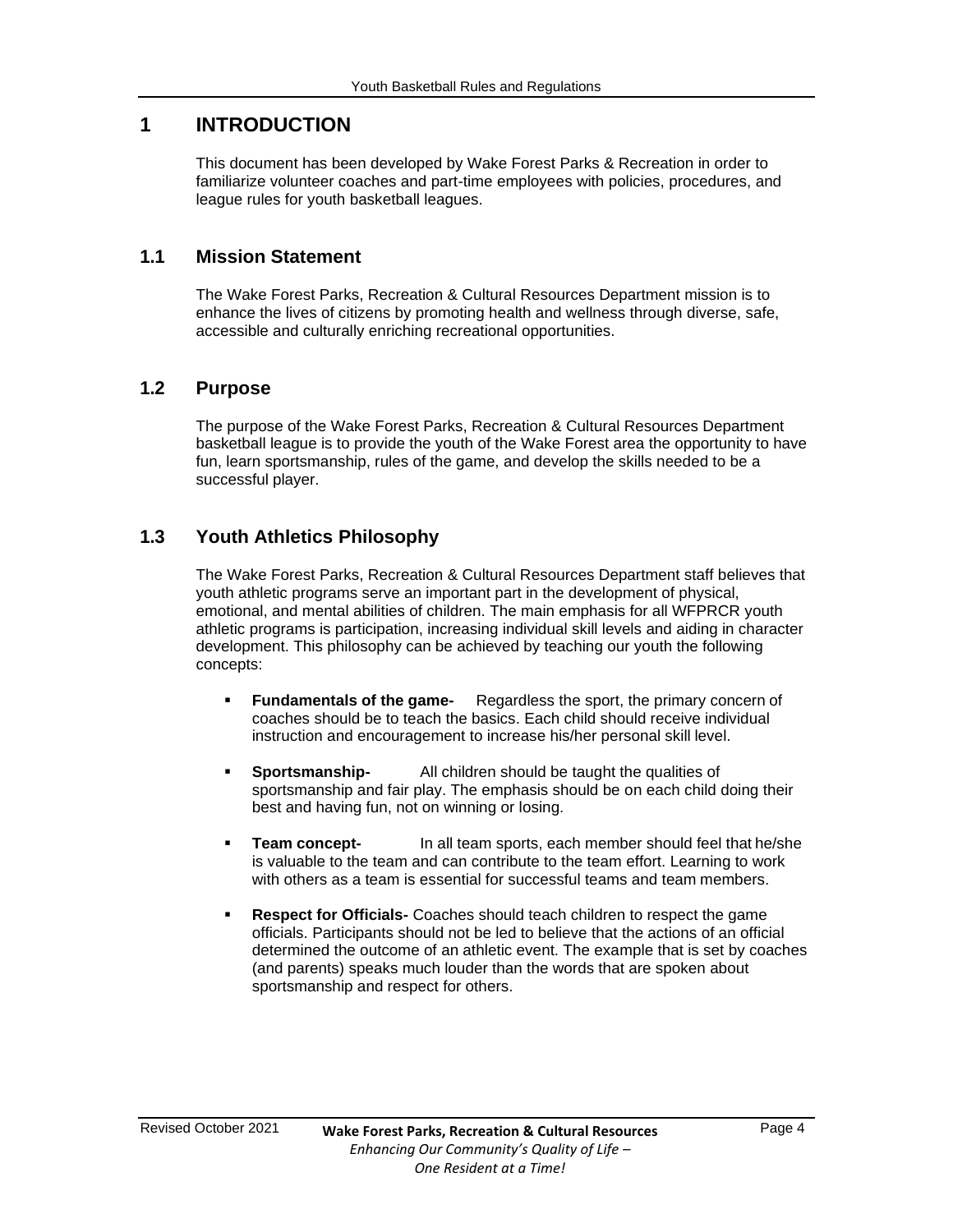# <span id="page-4-0"></span>**2 LEAGUE MANAGEMENT**

All leagues will be under the direction of the Wake Forest Parks, Recreation & Cultural Resources Department, specifically the WFPRCR Athletics Division. The WFPRCR Athletics Division will be responsible for the recruitment of volunteer coaches, scheduling of practices and games, uniform/equipment orders, contracting with booking agents, official scorers, and supervision of all aspects of the Basketball program.

# <span id="page-4-1"></span>**2.1 Communication Methods**

WFPRCR will communicate information to participants, coaches, and staff via telephone and e-mail. Hard-copy mailings via USPS will be used as necessary. Cancelation of practices and games due to inclement weather/field conditions will be communicated via text message and e-mail.

# <span id="page-4-2"></span>**2.2 League Schedules (Practice and Game)**

League Schedules will be prepared by Athletics Staff. Practice schedules will be distributed to coaches at the league draft/coach meeting, with each team having a minimum of four (4) practices scheduled prior to the beginning of league play. Game schedules will be distributed at least two (2) weeks prior to the beginning of league play. Teams will be scheduled for a ten (10)-game regular season, followed by singleelimination tournaments for ages 9 and above.

Coaches will be allowed to trade assigned practice times with other teams in the league at their discretion. Once distributed, the only alterations that will be made to game schedules will be due to inclement weather conditions that require cancelation of scheduled games.

# <span id="page-4-3"></span>**2.3 Website Information**

League Schedules and standings will be posted on the Town of Wake Forest website, [www.teamsideline.com/wakeforestnc.](http://www.teamsideline.com/wakeforestnc.) Schedules (practice and game) will be posted to the website and updated as necessary. League standings will be updated on a weekly basis.

#### <span id="page-4-4"></span>**2.4 Important Telephone Numbers**

| <b>WFPRCR Office</b>                   | 919 435 9560 |
|----------------------------------------|--------------|
| <b>WFPRCR Athletics Specialist</b>     | 919 435 9457 |
| <b>WFPRCR Athletics Superintendent</b> | 919 435 9562 |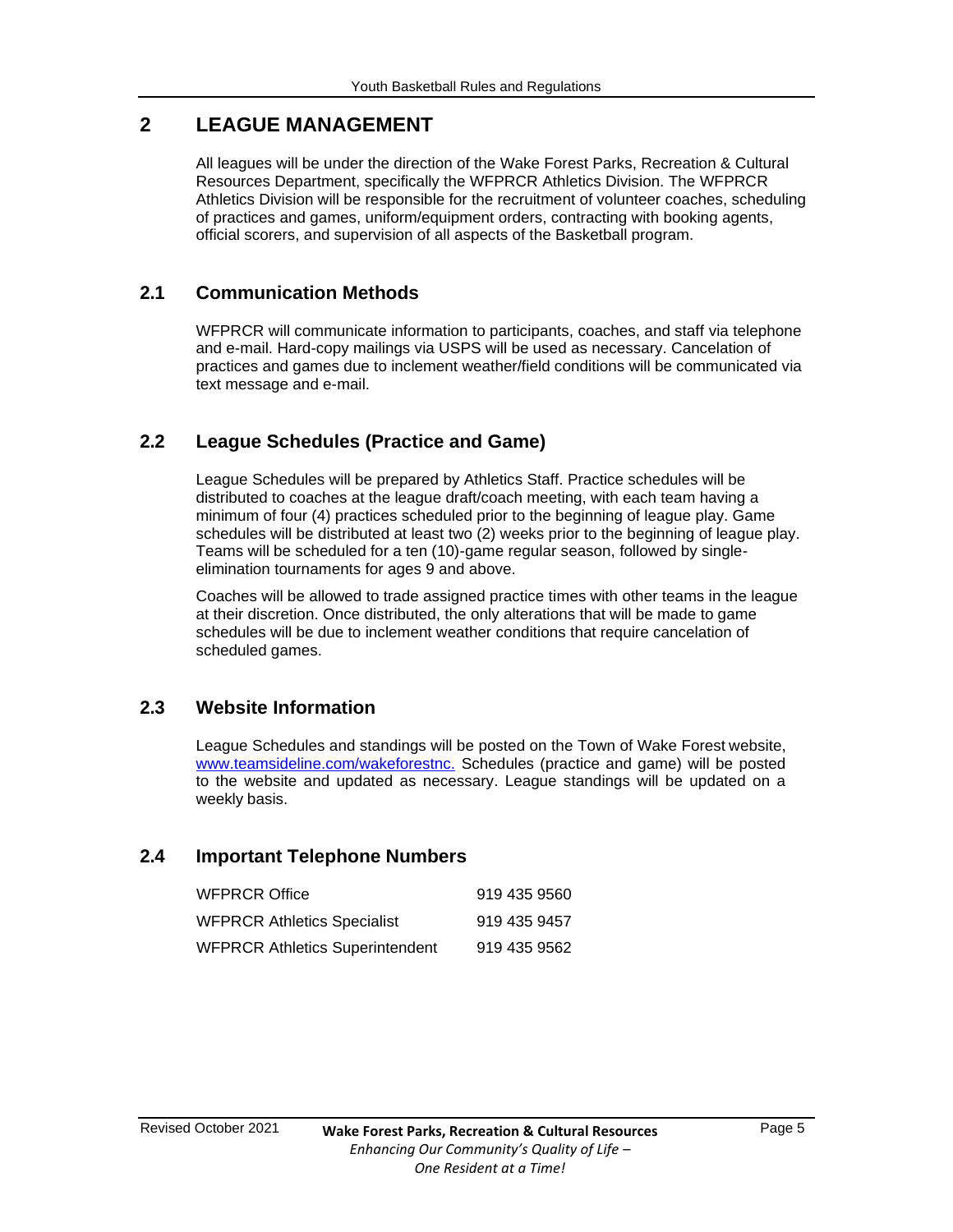# <span id="page-5-0"></span>**2.5 Gym Locations**

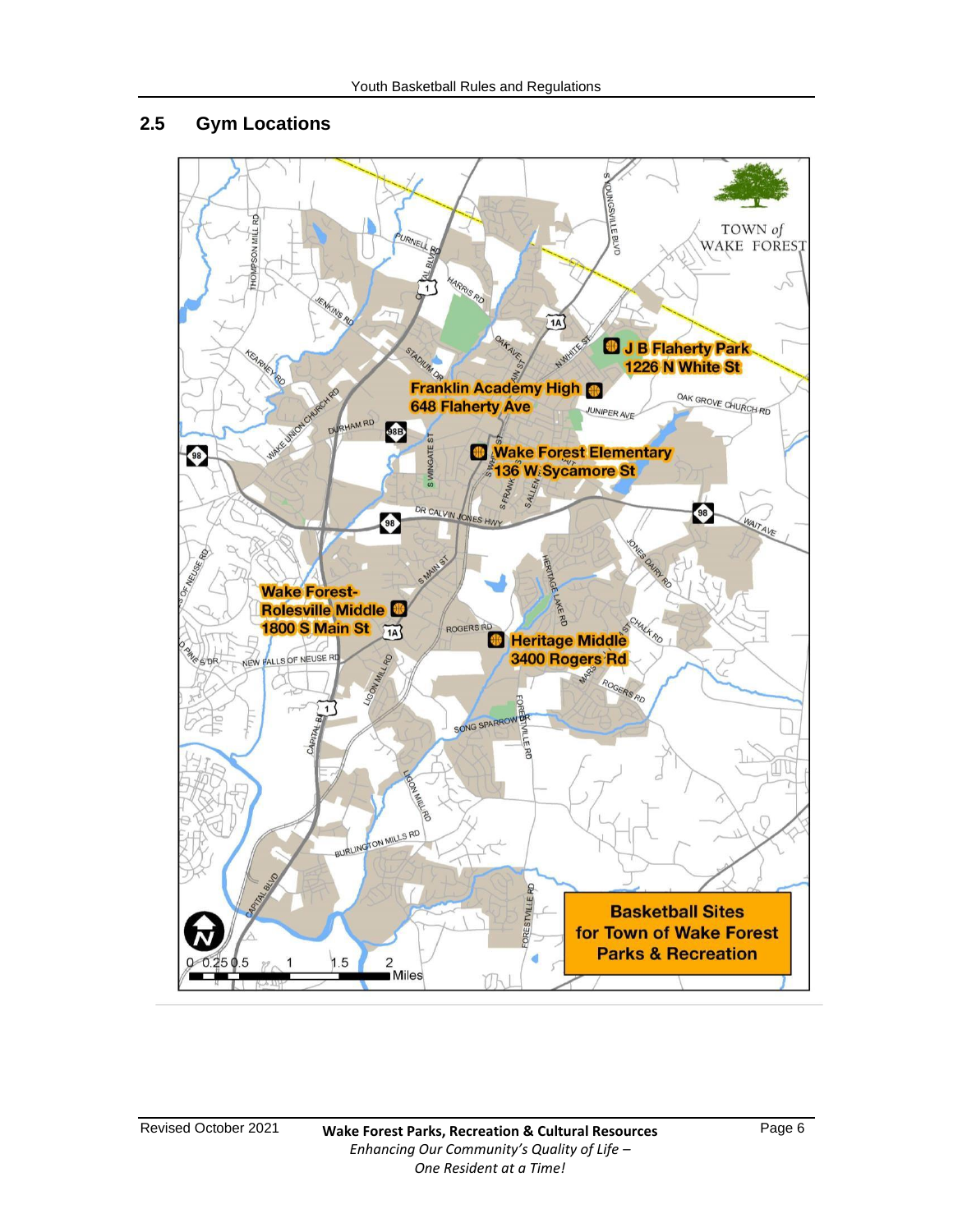# <span id="page-6-0"></span>**3 LEAGUE POLICIES**

# <span id="page-6-1"></span>**3.1 League Age**

Participant's "League Age" is determined by their age on December 31, 2021 of the current season. Participants will not be allowed to play outside of their assigned league/age group.

# <span id="page-6-2"></span>**3.2 Code of Conduct/Disciplinary Action**

The Wake Forest Parks, Recreation & Cultural Resources Department expects good sportsmanship from its coaches, participants, and spectators as outlined below.

- No individual shall refuse to abide by any League Official's decision.
- No individual shall be guilty of objectionable demonstrations of dissent toward any League Official, participant, or spectator.
- No individual shall be guilty of verbal abuse or physical attack upon any League Official, participant or spectator.

Persons in violation of the Code of Conduct may be subject to penalties up to and including removal from the league, depending upon the severity of their actions. Penalties for ejection are outlined below.

- In the event of an ejection of a player, the player shall be removed from the game for the remainder of the game. Ejected player must serve a two (2) - game suspension, and cannot attend team events (practices or games) while serving the suspension.
- In the event of an ejection of a coach, the coach shall be removed from the game and must leave the facility within two (2) minutes or a forfeit will be declared. If there is not an Assistant Coach present to take over coaching duties, a parent will allowed to take over duties for the game currently being played. Ejected coach must serve a one (1) - game suspension, and cannot attend team events (practices or games) while serving the suspension.
- Should a player or coach be ejected a second time during a season, the player or coach must serve a two (2) game suspension. In the event of a third ejection, the player or coach will be removed from the league for the remainder of the season.
- The Wake Forest Parks & Recreation Department reserves the right to impose season-disqualification penalties at any time, should participant's behavior and action deem such disqualification necessary.

# <span id="page-6-3"></span>**3.3 Player Placement**

- Players in age groups 5-8 will be placed onto teams by WFPRCR staff.
- All players new to a league, and any wishing to change teams from the past season, must participate in the draft.
- Players returning to the same age group (except those requesting redraft) and the child of the TEAM MANAGER and ASSISTANT COACH (if named prior to draft date) are exempt from the draft.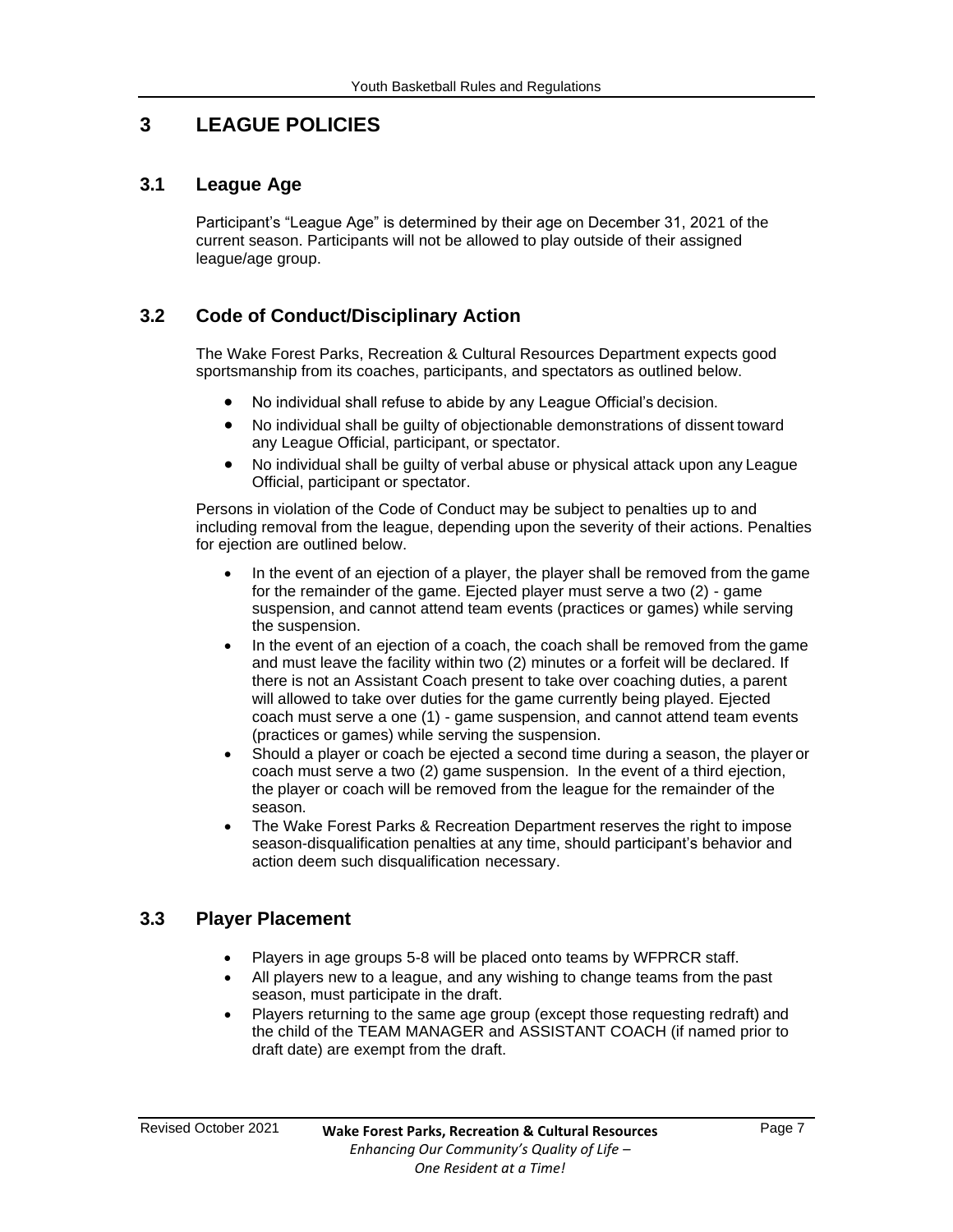- Player(s) absent may not be chosen during the selection process. Absent player(s) name(s) will be drawn at the conclusion of the draft.
- Players age 13 and above will be drafted onto teams each season.

Selection order is set by WFPRCR, based on the number of players returning to team rosters. Basketball teams will begin the draft with a minimum of three (3) players (leagues ages 9-12).

In the event that new ("expansion") team(s) are added, the expansion team(s) will be allowed to select players to reach the league minimum prior to the first full round of the draft, with selections alternating between "expansion team(s)" and returning teams that are drafting to the league minimum.

Following the minimum-roster selections, each team will select one player.

DRAFT ORDER: following the minimum-roster draft, draft order will be based on the league's final standings from the previous season (leagues 9-12). *Leagues 13+ draft order is set by draw.*

**(Leagues 9-12)** All teams will get a pick in the first round. Teams will be "evened up" after the first full round of selections- all teams must have equal number of players before another "full round" is allowed. Example: team 1 starts with 6 players, all others start with less than 6. Team 1 would be allowed a selection in the round that follows the minimum-roster draft, but would then sit out of the draft until all teams have 7 players. Teams will draft in a snake-style format. The "round" will go from first to last pick, with the next going from last pick to first pick. Selection will continue until the point where the number of eligible ("present") players is equal to or less than the number of teams selecting players. Once this point is reached, all eligible players not previously selected will be placed in the draw with those absent from the draft.

Siblings are placed on the same team and count as the team's current draft selection and the team's next selection.

Trading of selections is not allowed.

#### <span id="page-7-0"></span>**3.4 Selection of Head Coach ("Manager") and Assistant Coach**

WFPRCR Athletics Staff will recruit volunteers to serve as Head Coach ("Manager") during the registration period for the leagues. Once the Head Coach has been selected, it will be the option of the Head Coach to name one (1) person to serve as Assistant Coach. The Assistant Coach must be named at least one (1) day prior to the league draft. Children of Head Coach and Assistant Coach will be exempt from league drafts.

#### <span id="page-7-1"></span>**3.5 Background Screening**

In order to preserve the safety and well-being of participants in its Youth Athletic programs, the Wake Forest Parks, Recreation & Cultural Resources Department has selected Background Investigation Bureau (BIB) to conduct background screens on all volunteers for youth athletic programs.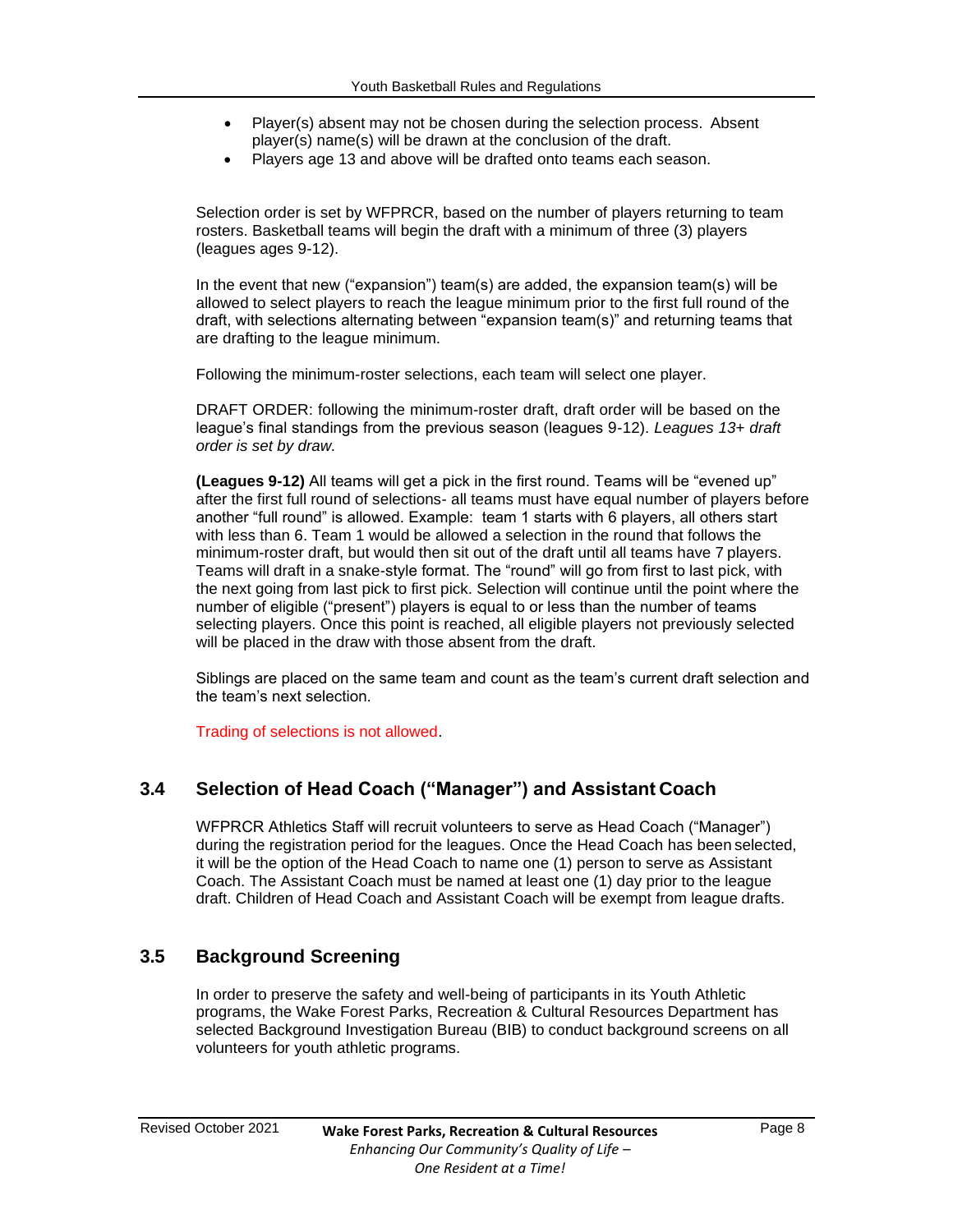Volunteers will be required to complete and sign an authorization which will provide date of birth, Social Security Number, and current address allowing the Wake Forest Parks, Recreation & Cultural Resources Department to order an individual criminal background check. All authorization forms and results of screening must be received prior to the start of volunteer duties.

This policy will include all volunteers (on an annual basis) who wish to be named coach ("head coach" and/or "assistant coach") that may, in the course of their volunteer service, have the opportunity to be alone with children during activities scheduled for Wake Forest Parks, Recreation & Cultural Resources Department youth athletic programs. Others with incidental contact with children will not be subject to provisions of this policy at this time, although the Wake Forest Parks, Recreation & Cultural Resources Department reserves the right to conduct random checks of volunteers periodically.

SSCI will conduct the background checks on volunteers. All information received as a result of the screening will be kept confidential and not disclosed to anyone outside the Wake Forest Parks, Recreation & Cultural Resources Department. All authorization forms, records or reports shall be maintained in a confidential manner, and kept for a fixed period of time as set by the Town's record retention policy.

If any disqualifying information is found that prevents an applicant from being accepted, the Athletics staff will be responsible for notifying applicant of disqualification in a confidential manner. In the event the applicant feels a mistake has been reported in their criminal background check, it is the applicant's responsibility to contact the reporting agency (SSCI) and resolve any issues. Wake Forest Parks, Recreation & Cultural Resources Department and its employees are not responsible for errors or omissions that may be reported on background checks.

#### *Standards*

Applicants shall be disqualified from consideration if applicant has ever been found guilty or entered a plea of guilty, *nolo contendre* (no contest), or *Alford Pleas*, regardless of the adjudication, for any of the following:

- A. Any Felony involving violence
- B. Any Felony involving a minor
- C. Any Felony involving a sexual offense

Should any pending charges described in "A", "B" or "C" be discovered, or should any charges be brought against an Applicant during the season, the Applicant shall be suspended from serving as a volunteer until such time as the charges have been cleared or dropped and he/she is reinstated by WFPRCR.

In addition, Applicants shall be disqualified if they have been found guilty or entered a plea of *nolo contendre* (no contest), or *Alford Pleas*, regardless of the adjudication, for any of the following within the past seven (7) years:

- D. Any Misdemeanor involving violence
- E. Any Misdemeanor involving a Minor
- F. Any Misdemeanor involving a sexual offense
- G. Any Felony not listed under "A" , "B" or "C"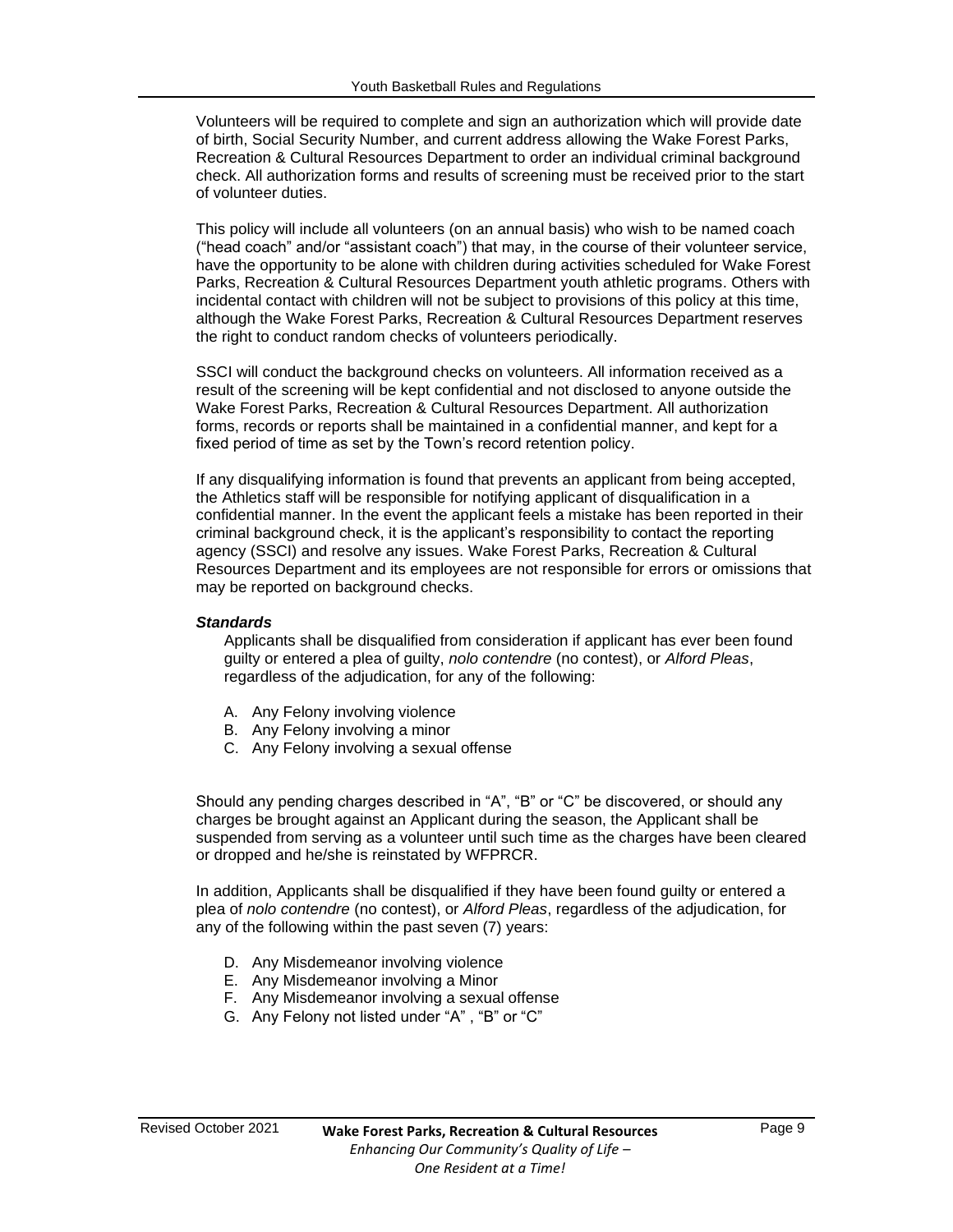In addition, Applicants shall be disqualified if they have been found guilty or entered a plea of guilty, *nolo contendre* (no contest), or *Alford Pleas*, regardless of the adjudication, for any of the following within the past five (5) years:

H. More than one alcohol or drug related incident.

In addition, Applicants shall be disqualified if they have been found guilty or entered a plea of guilty, *nolo contendre* (no contest), or *Alford Pleas*, regardless of the adjudication, for any of the following within the past two (2) years:

I. Any incident involving alcohol or drugs.

# <span id="page-9-0"></span>**3.6 Mandatory Play**

Coaches are expected to ensure all participants play a minimum of eight (8) minutes per game.

Exception: injury or illness.

# <span id="page-9-1"></span>**3.7 Team Composition**

It is the goal of WFPRCR to place ten (10) players on each team, but the number of registered participants will determine the number of players per team.

Players may be added to team rosters after team placement has occurred only in situations where participants have requested to be withdrawn from the league. Replacement players will be secured via the WFPRCR waiting list.

#### <span id="page-9-2"></span>**3.8 Inclement Weather**

#### *Cancellation Procedure*

- Wake County Public School System (WCPSS) closures (or early release due to weather conditions) will result in cancelation of all WFPRCR practices and games, at all sites.
- On weekends, or in cases where there is no official closure by WCPSS, WFPRCR staff will examine weather conditions to determine whether to open gyms for practice or game play.
- Team Managers (youth and adult leagues) and participants (youth leagues) will be receive a text and/or email by WFPRCR staff if it is determined that cancellation of events is necessary. Participants will be notified via text message and/or email no later than 4:30pm on weekdays**. All event cancellation information will be relayed only via text message by opting into our new RainedOut)**.
- **RainedOut** is a mobile service and web-based software system, so you do not need any additional software or hardware. When our basketball practices and/or games have been cancelled, RainedOut will send you a message to your phone via text. **You may opt into RainedOut alerts by texting BB2122 to 84483.**
- Should inclement weather occur **AFTER 4:30pm**, and/or managers/participants have not been notified of a cancellation by WFPRCR staff, teams should report to the game site prepared to play/practice. *Any decision regarding game cancellations after 4:30 p.m. will*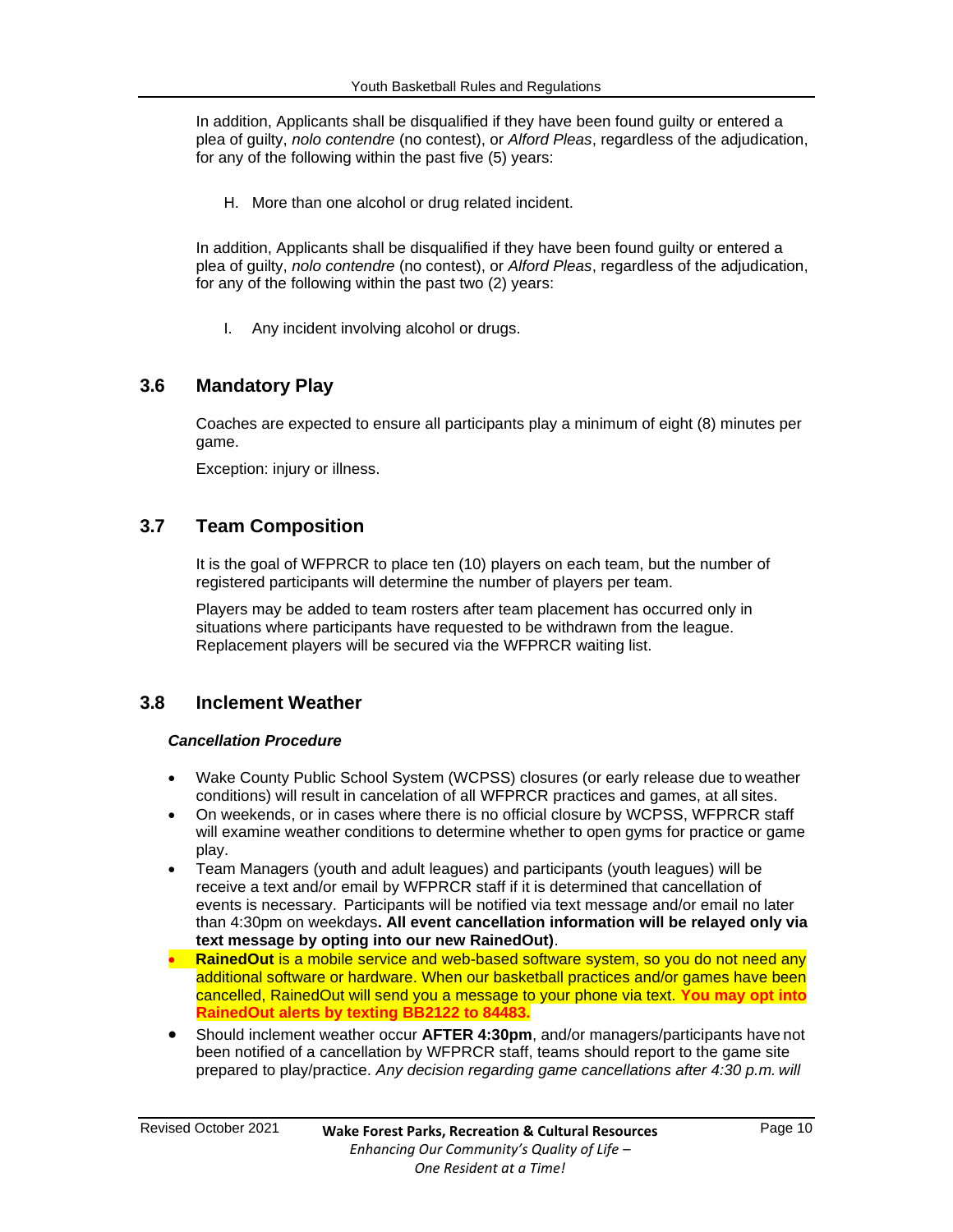*be made on site by WFPRCR staff. For team practices and games at locations without WFPRCR staff present, coaches are to use their best judgment regarding weather/road conditions, with player safety being the first priority.*

#### <span id="page-10-0"></span>**3.9 Uniforms**

Team jerseys will be purchased by WFPRCR. The jersey as provided by WFPRCR is required for game play. Teams shall not alter/enhance the jerseys in any manner. *If a shirt is worn beneath the jersey, the portion of the shirt that is visible outside of the jersey must be of matching color (i.e. white undershirt with white jersey, dark undershirt with dark jersey).*

Participants must provide matching shorts (shorts to match the "dark" side of the reversible jersey).

#### <span id="page-10-1"></span>**3.10 Equipment**

WFPRCR will provide coaches with one (1) basketball that is the appropriate size for the age group, to be used in practices. Game balls will be provided by WFPRCR on-site.

#### <span id="page-10-2"></span>**3.11 Awards**

In leagues where championships are recognized, WFPRCR will provide individual trophies to each member of the season and tournament championship teams.

#### <span id="page-10-3"></span>**3.12 Safety**

WFPRCR seeks to provide safe facilities, and will prepare game sites for practice and play in accordance with acceptable industry standards. Coaches are to keep the safety of participants in mind during practices and games.

Coaches shall not leave a practice or game site without first ensuring that all participants have been picked up by a family member (or other designee, to be communicated to the coach prior to pick-up time). In the event that a participant has not been picked up within fifteen (15) minutes of scheduled end time, Coach shall call the Wake Forest Police Department (919 435 9610).

# <span id="page-10-4"></span>**3.13 Blood-Borne Pathogens (PPG)**

The safety and health of participants is a priority. Although the possibility of a communicable disease being transferred from one participant to another is unlikely, universal precautions (wearing medical gloves, proper clean-up and disposal of first-aid items) should be taken in all instances where there is a possibility of the transfer of bodily fluids.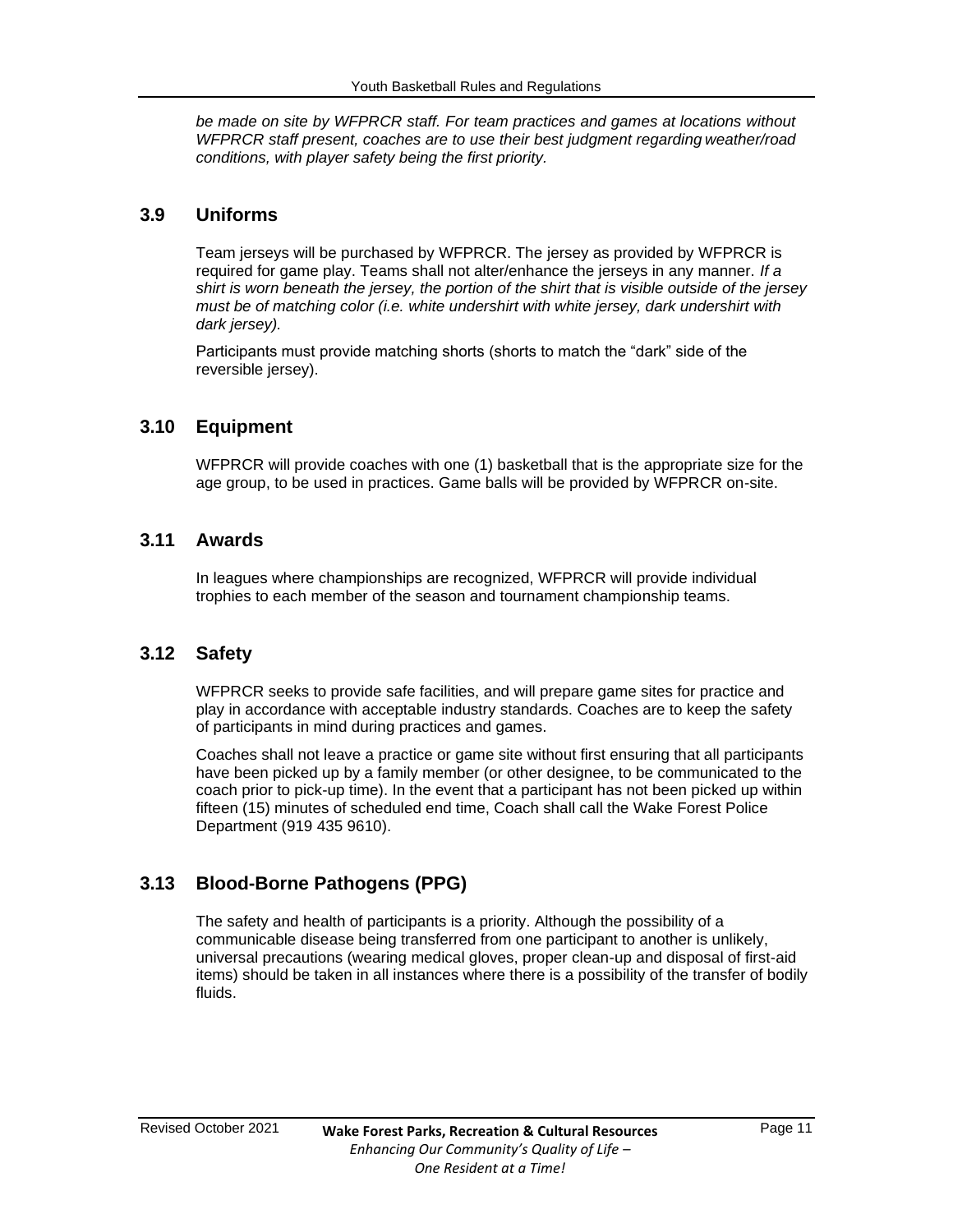# <span id="page-11-0"></span>**4 UNIVERSAL PLAYING RULES**

# <span id="page-11-1"></span>**4.1 Governing Body**

All youth basketball leagues will follow the official rules of the North Carolina High School Athletic Association (NCHSAA). Local exceptions and additions to the NCHSAA rules follow.

# **4.2 Protests**

Protests may be made only related to the use of ineligible player(s), and must be made at the time that the player in question takes position on the court.

# <span id="page-11-2"></span>**4.3 Game Schedules/Length of Game**

5-12 year old leagues - Games will begin at the scheduled start time (no grace period allowed). Games will consist of four (4), six (6) minute quarters. A regulation clock will be used, with the clock stopping on all whistles; three (3) minute half-time period.

13-17 year old leagues - Games will begin at the scheduled start time (no grace period allowed). Games will consist of (4), seven (7) minute quarters. A regulation clock will be used, with the clock stopping on all whistles; three (3) minute half-time period.

# <span id="page-11-3"></span>**4.4 Tie Games**

Games that are tied at the end of regulation play (ages 9 and above) will continue to overtime period(s), which will be one (1) minute in length. Teams will forfeit any remaining timeouts, and will be allowed one timeout per overtime period.

# <span id="page-11-4"></span>**4.5 Timeouts**

Each team will receive two (2) timeouts per half. Unused timeouts will not carry over into the next half (or overtime).

# <span id="page-11-5"></span>**4.6 Number of Players Required**

Teams must have at least four (4) uniformed players to start a game, and must have at least two (2) players to complete the game.

# <span id="page-11-6"></span>**4.7 Misconduct (Technical Fouls)**

Two (2) technical fouls charged on a player will result in the player being disqualified for the remainder of the game. Any player/coach charged with two (2) technical fouls will be ejected from the game and must leave the facility. Persons ejected from games will be subject to disciplinary action as outlined in Section 3.2.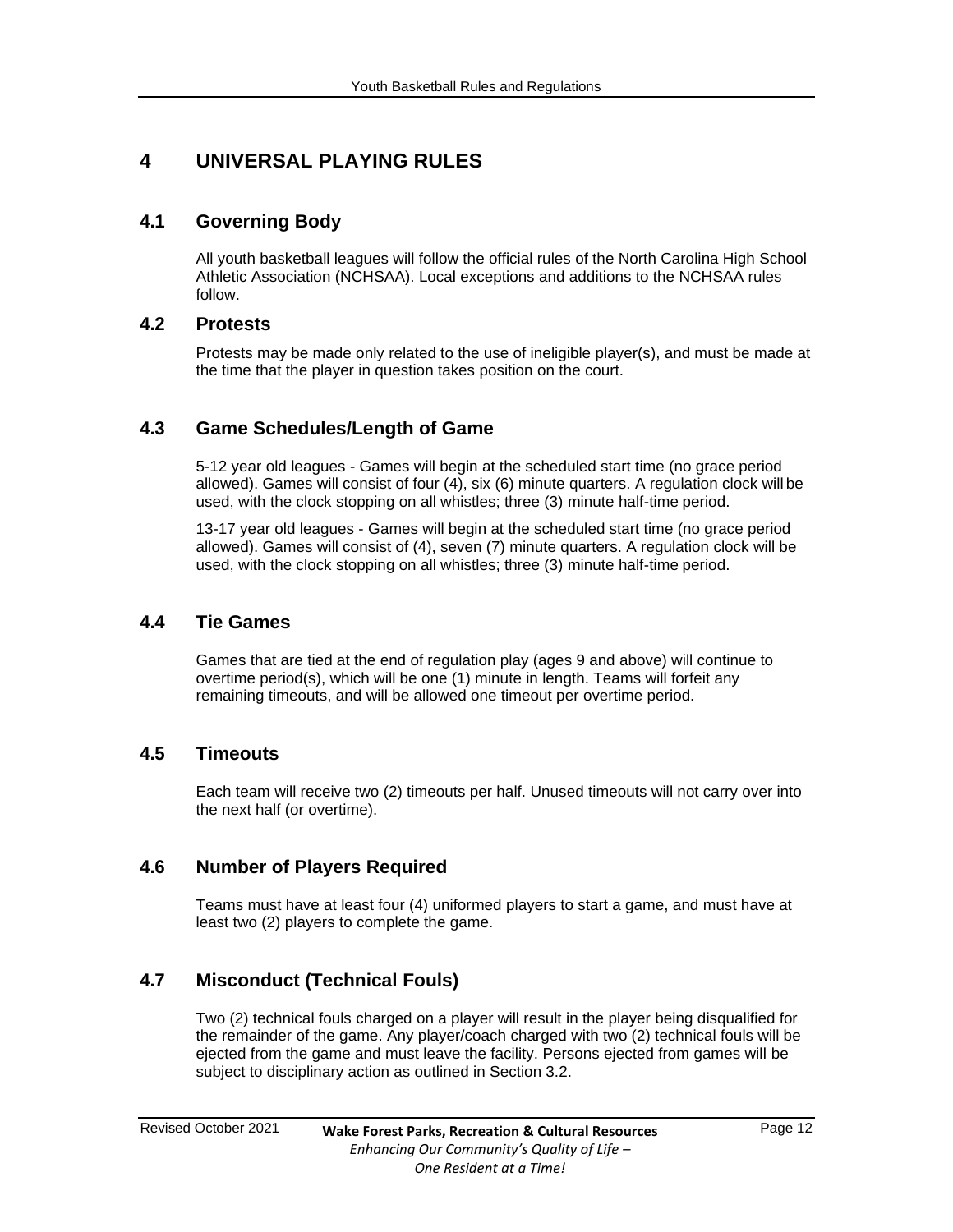#### <span id="page-12-0"></span>**4.8 Bench Personnel**

Only team members and two (2) adult coaches are permitted on team benches.

# <span id="page-12-1"></span>**4.9 Spectator Seating**

Spectators are to sit on the opposite side of the gym from team benches.

# <span id="page-12-2"></span>**4.10 Dunking Prohibited**

Dunking or attempting to dunk and/or hanging from ANY rim during the game, warm-ups, halftime, or after the game will not be tolerated. Any violations will result in a technical foul, player ejection, and a one (1) game suspension for the offending player.

#### <span id="page-12-3"></span>**4.11 "Bonus" Free Throws**

Seven (7) team fouls in one half will result in the offensive team being awarded a "1 and 1" bonus. "Double bonus" (two free throws) will begin with the tenth  $(10<sup>th</sup>)$  team foul in one half.

# <span id="page-12-4"></span>**4.12 Three Point Shot**

Three point shot will be allowed in all leagues age 9 and above.

# <span id="page-12-5"></span>**4.13 Full Court Defense**

Leagues age 13 and above may play full-court defense at any time.

Leagues age 11-12 may play full-court defense during the second half and during any overtime period. Teams are to allow offense to establish possession within the front court before engaging in defending the basket. **PENALTY**: first violation will result in warning, and all subsequent offenses will result in a "book" technical foul being charged. *Offensive team will be awarded one free throw and possession of the ball.*

Leagues age 9-10 may play full-court defense the last two  $(2)$  minutes of the fourth  $(4<sup>th</sup>)$ quarter and during any overtime period. Teams are to allow offense to establish possession within the front court before engaging in defending the basket. **PENALTY**: first violation will result in warning, and all subsequent offenses will result in a "book" technical foul being charged. *Offensive team will be awarded one free throw and possession of the ball.*

Leagues age 5-8 are prohibited from playing full-court defense at any time.

# <span id="page-12-6"></span>**4.14 Conversion to Running Clock**

If a team has a lead of fifteen (15) or more points, clock will convert to a "running clock" and will be stopped only for free throws and timeouts. Reduction of the lead to fewer than 15 points will result in the clock returning to regulation timing rules.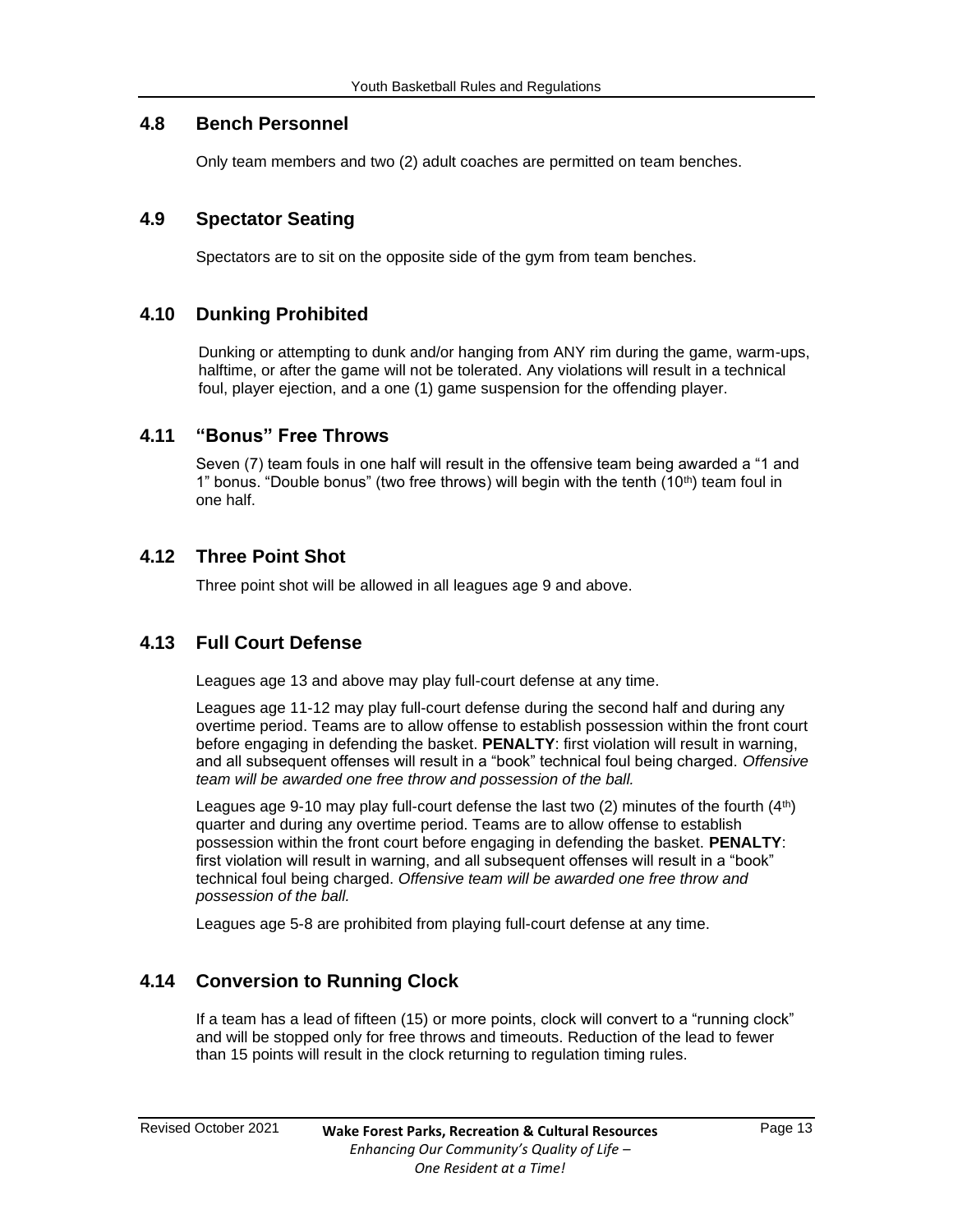A team possessing a lead of fifteen (15) points or more must play half-court defense until the lead has been reduced to less than fifteen (15). While holding a 15-point lead, the defense must set up inside the 3-point arc. **PENALTY**: first offense will result in warning, and all subsequent offenses will result in a "book" technical foul being charged. *Offensive team will be awarded one free throw and possession of the ball.*

#### <span id="page-13-0"></span>**4.15 Game Balls**

Game balls will be provided by WFPRCR staff at game site.

5-8 year old leagues will use 27.5" basketballs.

9-10 year old boys' and all girls' leagues will use 28.5" basketballs.

11-17 year old boys' leagues will use 29.5" basketballs.

# <span id="page-13-1"></span>**5 LEAGUE-SPECIFIC RULES**

#### <span id="page-13-2"></span>**5.1 5-6 Year Old League**

Score will be kept by quarter and will be erased from the scoreboard at the conclusion of each quarter.

Stealing the ball off the dribble will not be allowed throughout the season.

Three-point shot will not be used.

Free Throws will be attempted from 12 feet.

Basketball Rim Height will be 8ft.

Teams must play a zone defense at all times. Zone defense must be played inside the 3 point line. Double-teaming will not be allowed.

#### <span id="page-13-3"></span>**5.2 7-8 Year Old League**

Score will be kept by quarter and will be erased from the scoreboard at the conclusion of each quarter.

Stealing the ball off the dribble will not be allowed throughout the season.

Three-point shot will not be used.

Free Throws will be attempted from 12 feet.

Basketball Rim Height will be 8ft.

Teams have the option of playing zone or man-to-man defense. Zone defense must be played inside the 3-point line. Double-teaming will not be allowed.

### <span id="page-13-4"></span>**5.3 9-10 Year Old Leagues**

Free Throws will be attempted from 15 feet.

Basketball Rim Height will be 10ft.